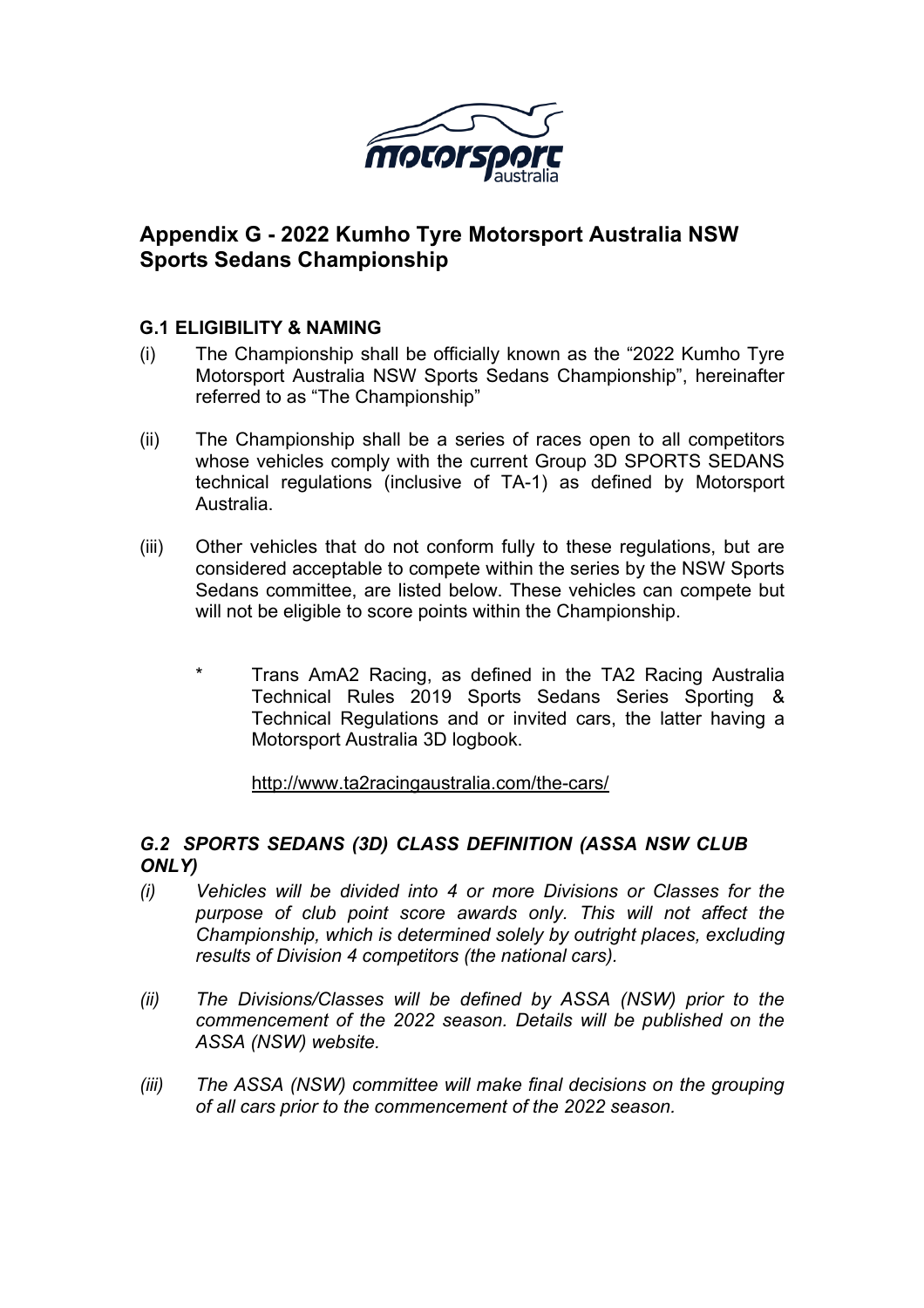### **G.3 REGISTRATION**

- (i) To be eligible to score points in the Championship, the annual registration fee must be received by the organisers prior to official practice or qualifying for the race meeting.
- (ii) The annual registration fee is \$140 & includes membership of the Australian Sports Sedans Association (NSW).

#### **G.4 CATEGORY ORGANISERS**

(i) The organisers of the Championship shall be the Australian Sports Sedans Association (NSW), hereinafter referred to as "the organisers".

The Championship Directors are Chris Jackson, Australian Sports Sedans Association (NSW) – NSW MRP Delegate and Steven Lacey – President Australian Sports Sedans Association (NSW).

Contact Details:

| Chris Jackson: Ph 0409 209 480 | jacksonc824@gmail.com    |
|--------------------------------|--------------------------|
| Steven Lacey: Ph 0412 433 799  | steven.lacey@hotmail.com |

(ii) The organisers' website is: www.sportsedan.com.au

#### **G.5 RACE FORMAT & POINTSCORE**

(i) Race format for the Championship will be in the form of a qualifying session of at least 10 mins duration and 3 sprint races (with possible variation for the single round mentioned in G.5 (iii) below). If possible, the sprint races should be progressively increased in duration, for example: R1 - 6 laps, R2 - 8 laps, and R3 - 10 laps, or their equivalents when races are time-based.

It is requested that event organisers adopt this format, while defining the exact duration in laps or time, according to the specific track length & track time allocated to the category. If a 3-race format is adopted and time permits, a 10-minute warm-up session prior to Qualifying is requested from event organisers (assuming a 15-minute limit in the 3 races).

The Grid for R1 will be determined by qualifying times, and the grid for the following races will be determined by the finishing order of the prior race.

(ii) Races should not exceed 20 mins total racing duration or the equivalent in laps for a 3-race format.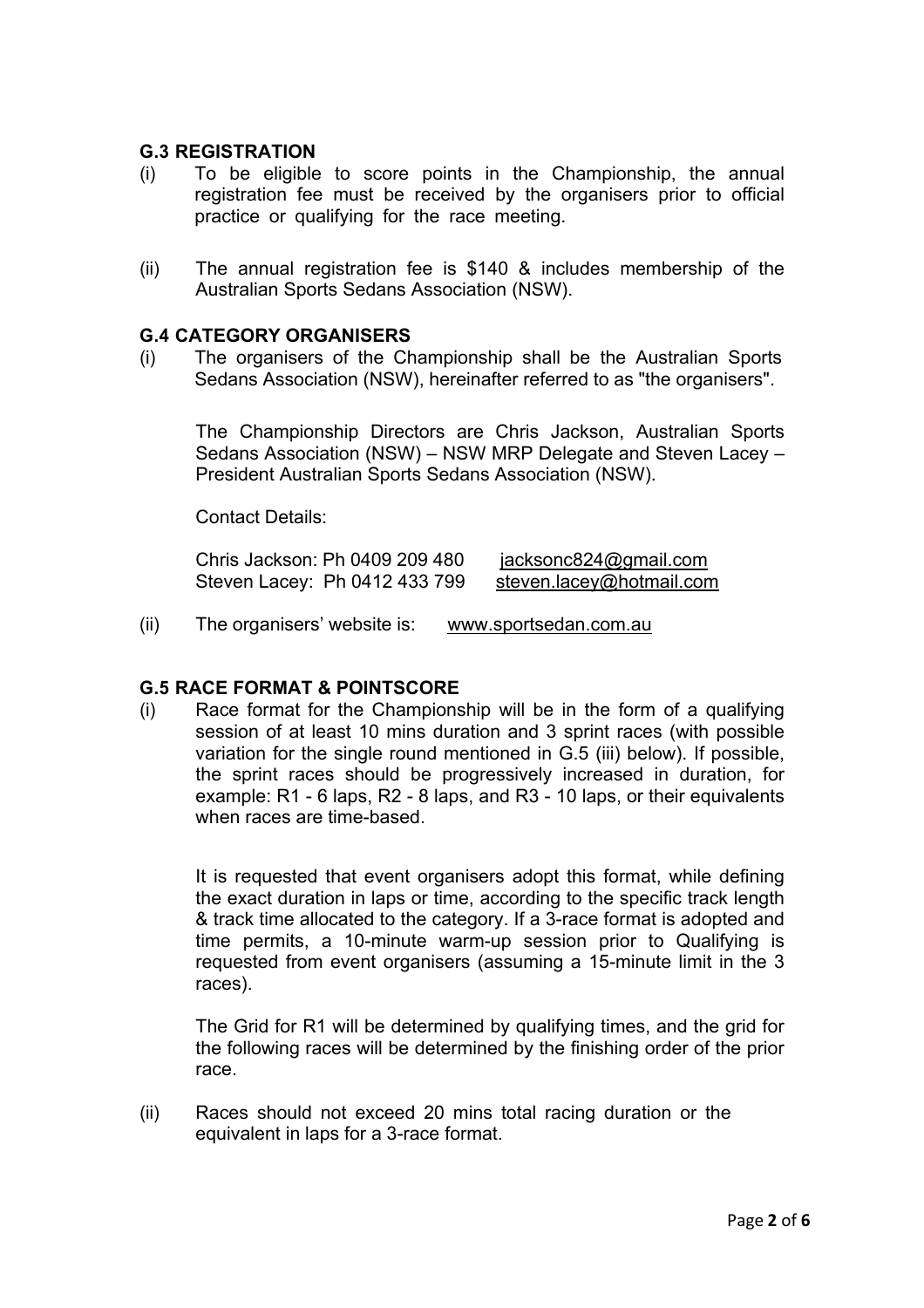## **Race formats**

There will be one qualifying session and up to 4 sprint races. The format for the races is as follows

Race 1: Rolling start with grid order based on qualifying Race 2: Rolling start – Progressive Grid from race 1 Race 3: Rolling start – Progressive Grid from race 2 Race 4: (If Scheduled) Rolling start – Progressive Grid from race 3

(iii) It is permitted to run 1 round of the series outside the NSW Motor Race Championship sanctioned rounds

This meeting, if run, will be published prior to the start of the season and confirmed with the NSW Motor Race Panel & the Motorsport Australia NSW State Executive in advance. The race format for this single round will be according to G.5 (i) above if possible, however may be varied by the event organiser to enable event scheduling.

**Sedans Championship** shall be awarded as follows: **PLACE POINTS** Pole position | 3

(iv) Points for the 2022 **Kumho Tyre Motorsport Australia NSW Sports**

| ┗⌒▽┗             | VIIIIV          |
|------------------|-----------------|
| Pole position    | $\overline{3}$  |
| 1 <sup>st</sup>  | $\overline{25}$ |
| 2 <sub>nd</sub>  | $\overline{21}$ |
| 3 <sup>rd</sup>  | $\overline{18}$ |
| 4 <sup>th</sup>  | 16              |
| 5 <sup>th</sup>  | 15              |
| 6 <sup>th</sup>  | 14              |
| 7 <sup>th</sup>  | $\overline{13}$ |
| 8 <sup>th</sup>  | 12              |
| 9 <sup>th</sup>  | $\overline{11}$ |
| 10 <sup>th</sup> | 10              |
| 11 <sup>th</sup> | $\overline{9}$  |
| 12 <sup>th</sup> | 8               |
| 13 <sup>th</sup> | 7               |
| 14 <sup>th</sup> | 6               |
| 15 <sup>th</sup> | 5               |
| 16 <sup>th</sup> | 4               |
| 17 <sup>th</sup> | 3               |
| 18 <sup>th</sup> | 2               |
| 19 <sup>th</sup> | 1               |
|                  |                 |

Points towards the Championship point score will be awarded in each of the races at each round, with 3 points awarded for pole position (i.e. the fastest outright car/driver during Qualifying).

Page **3** of **6** (v) The Championship shall be won by the driver attaining the highest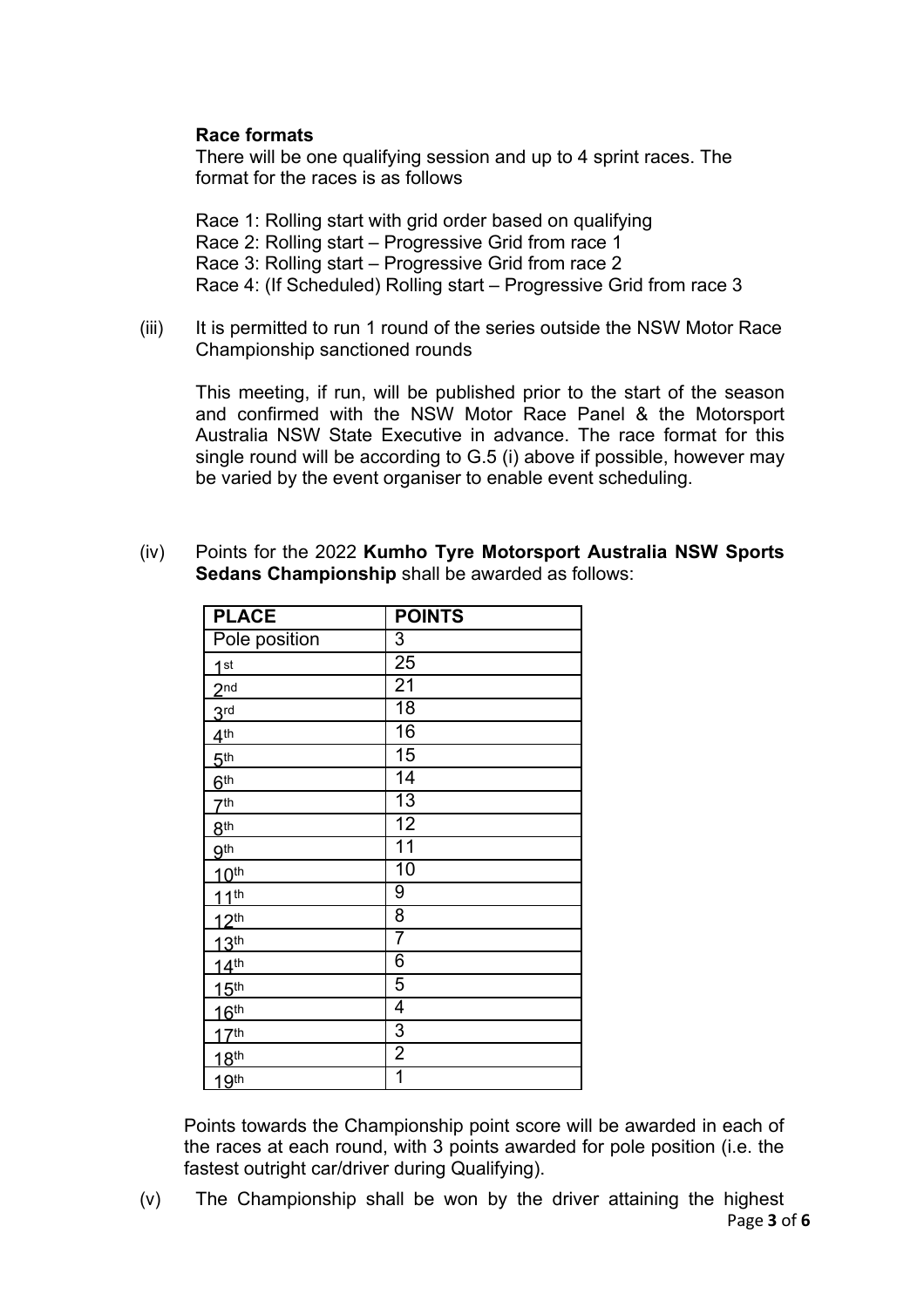number of points at the completion of the Championship.

(vi) In the event of a tie on places in the 2022 Kumho Tyre Motorsport Australia NSW Sports Sedans Championship, awards shall be determined by comparison of the number of first places gained in the rounds. If then not resolved, comparison of the number of second places, then third places, etc. Then if after all comparisons are affected and the award is still not determined, the relative places in the last round, second last round, etc. shall be the decider.

*Points towards the 2022 ASSA NSW Club Championship and Division Championship point score will be awarded (using the table in G.5 (iv) earlier) in qualifying and each of the races at each round for each of the Divisions/Classes, with no extra points awarded for pole position. To be eligible for Qualifying points in the Club Championship at least 3 timed laps must be completed in the Qualifying session.*

*Should less than three competitors in any Division enter an event, points towards the Club Championship will be allocated as follows;*

- *1 Competitor – 1st Place – 18 points*
- *2 Competitors – 1st Place – 20 points, 2nd Place 18 points.*
- *3 Competitors or more – As per G.5 (iv)*
- *(i) The Division Championship point score awards shall be won by the drivers attaining the highest number of points in the Divisions/Classes detailed in G.2 above.*
- *(ii) The NSW Sports Sedans Association Club Champion will be the driver attaining the highest points in any of the Divisions/Classes;*

## **G.6 AWARDS**

- (i) Awards for 1st, 2nd and 3rd outright in the Championship shall be presented at the Motorsport Australia NSW Presentation Dinner.
- *(ii) Awards for the NSW Sports Sedans Association Club Champion, and Division/Class winners' presentation will be held at the ASSA NSW Presentation Night.*
- (iii) Promoters are requested to present trophies for the first 3 finishers in the last race of each Championship meeting. Promoters are also encouraged to provide a trophy for  $1<sup>st</sup>$  place in Divisions 2 and 3 in the last race of each Championship meeting.

#### **G.7 SPONSORS**

(i) Competitors' vehicles shall carry stickers/decals in a clearly visible location for Club sponsors. All cars must also carry ASSA NSW stickers in a clearly visible location as nominated by the organisers.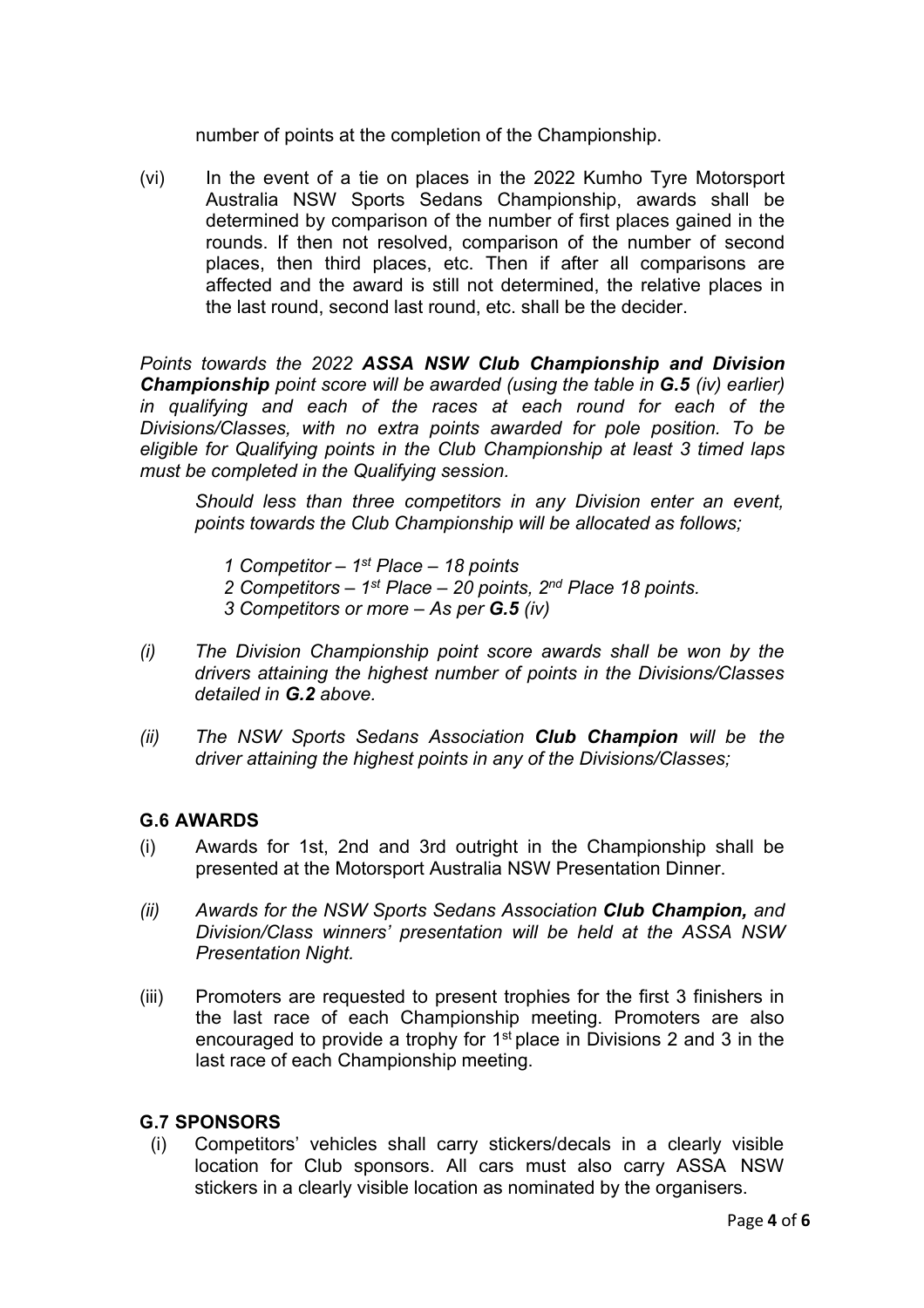- (ii) The upper front windscreen banner area of all cars is reserved for the *2022* Championship's major sponsor, "Kumho Tyre". All cars MUST carry windscreen banner stickers, which will be supplied by ASSA NSW prior to the commencement of the first meeting. Replacement stickers/banners will be available from ASSA NSW on request.
- (iii) Failure to comply with (i) & (ii) shall render the competitor ineligible for points at any rounds where the stickers are not carried and/or clearly visible and the organisers reserve the right to exclude the competitor from the event, except under special arrangement as set out in  $G.7(v)$ below.
- (iv) All stickers and windscreen banners required to be carried as set out in (i) & (ii) above will be supplied to competitors by the organisers.
- (v) Competitors entered in former/deregistered V8 Supercars (log booked as 3D V8 Touring Car), whose vehicles carry original/replica V8 Supercar livery (colour scheme, signage and decals), are exempted from carrying the banners and decals set out in (i) and (ii) above. Such competitors should advise the organisers in advance of the intention to run the car in original livery, and will be required to have a display board adjacent to their garage/car port/allocated space in the paddock area. The display board shall contain major and club sponsor decals as outlined above, and is to be placed on clear display in lieu of having such signage on the race vehicle. The board must be on display throughout each race meeting the vehicle is entered in for the competitor to be eligible for State Championship points.

## **G.8 TYRES**

- (i) Each vehicle fitted with 18-inch wheels must be fitted with Kumho Control Tyres (dry weather slicks) as per the major sponsorship contracted agreement, of a size appropriate for the vehicle and that have been purchased from the Control Tyre Supplier. Vehicles running 18-inch wheels not fitted with the Kumho Control Tyre (dry weather slicks) purchased from the Control Tyre Supplier will not be allocated points in the Championship or the ASSA NSW Club Championship.
- (ii) Each dry weather slick tyre must be purchased from the Control Tyre Supplier listed below:

Prime Race Tyres Kumho National Motorsport Agent Contact: David Atkin Ph: 0438 130 338

(iii) For vehicles not fitted with 18-inch wheels, competitors are strongly encouraged by the organisers to utilise Kumho tyres where there are suitable sizes and compounds available, to be purchased from the control tyre supplier.